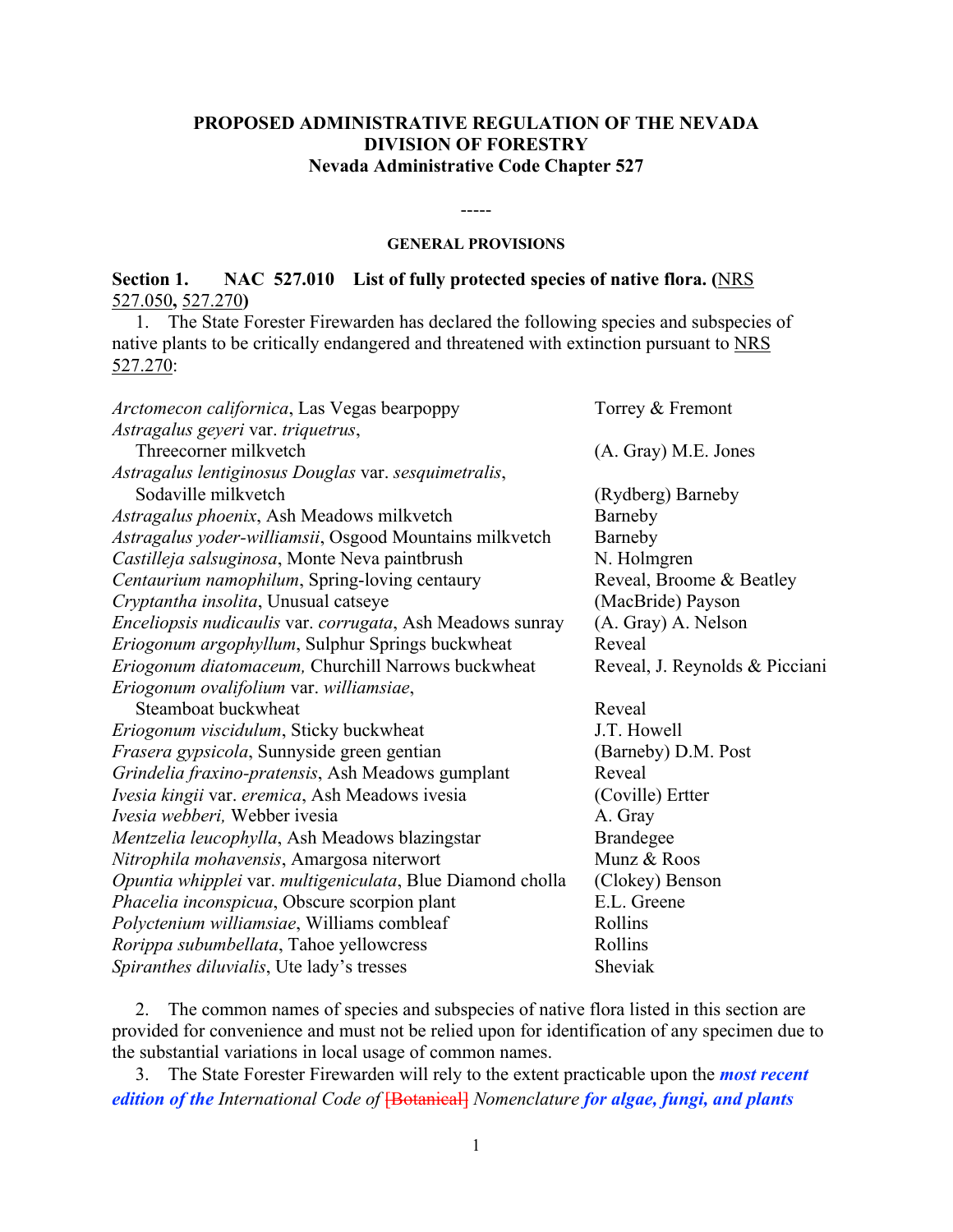[(Saint Louis Code), 2000 edition,] as amended periodically by the International Botanical *Congress,* which is hereby adopted by reference, to [describe] *determine the correct scientific name(s) and synonym(s) of* the species and subspecies of native plants critically endangered and threatened with extinction. The *International Code of Nomenclature for algae, fungi, and plants* publication [may be purchased from Koeltz Scientific Books, P.O. Box 1360, D-61453 Königstein, Germany, for the price of \$52. The publication<sup>1</sup> is [also] available, free of charge, from the International Association for Plant Taxonomy*[.]* [at the Internet address http://www.bgbm.fu-berlin.de/iapt/nomenclature/code/default.htm]

**Sec. 2 NAC 527.110 "Nevada** *Division of* **Natural Heritage** [Program]**" defined. (**NRS 527.050**,** 527.300**)** "Nevada *Division of* Natural Heritage [Program]" means the [program] *division* within the Department that is responsible for conducting scientific research and analysis on species of native flora *and fauna*, maintaining records and data related thereto, and making recommendations to the State Forester regarding native plants that are threatened with extinction for purposes of the program authorized by NRS 527.260 to 527.300, inclusive.

## *CONSULTATION WITH* **NEVADA** *DIVISION OF* **NATURAL HERITAGE [PROGRAM]**

**Sec. 3 NAC 527.200 Duties;** [meetings;] **recommendations. (**NRS 527.050**,** 527.270**)** 1. *The* Nevada *Division of* Natural Heritage [Program] will:

 (a) [Establish and maintain a committee of qualified professionals to conduct scientific research and analysis of native flora;

(b) Maintain data and records related thereto; and

 (c) Subject to the approval of the Director, provide] *Continually review all relevant research and data concerning native flora.*

 *(b) Provide* assistance to the State Forester in the development and administration of a program for the conservation, protection, restoration, and propagation of critically endangered species of native flora*, by considering:*

 *(1) Whether any species or subspecies of native flora should be added to or removed from the list of fully protected species of native flora.*

 *(2) Whether, under all relevant circumstances, any component of the program administered by the State Forester for the conservation, protection, restoration, and propagation of a species or subspecies of native flora could be expanded, changed, or otherwise improved.*

 *(3) Whether, under all relevant circumstances, a management area should be established, or the boundaries of an existing management area should be altered.*

 *(4) Whether a permit should be issued, denied, amended, or revoked in order to carry out the provisions of NRS 527.260 to 527.300, inclusive.*

 *(c) Provide any recommendations pursuant to this subsection in writing to the State Forester.*

 2. *Pursuant to paragraph (b)(1) of subsection 1,* [If] *if* the Nevada *Division of* Natural Heritage **[Program]** determines that the existence of a species or subspecies of native flora is endangered and the survival of that species or subspecies requires assistance because of overexploitation, disease or other factors, or because the habitat of the native flora is threatened with destruction, drastic modification or curtailment, the Nevada *Division of* Natural Heritage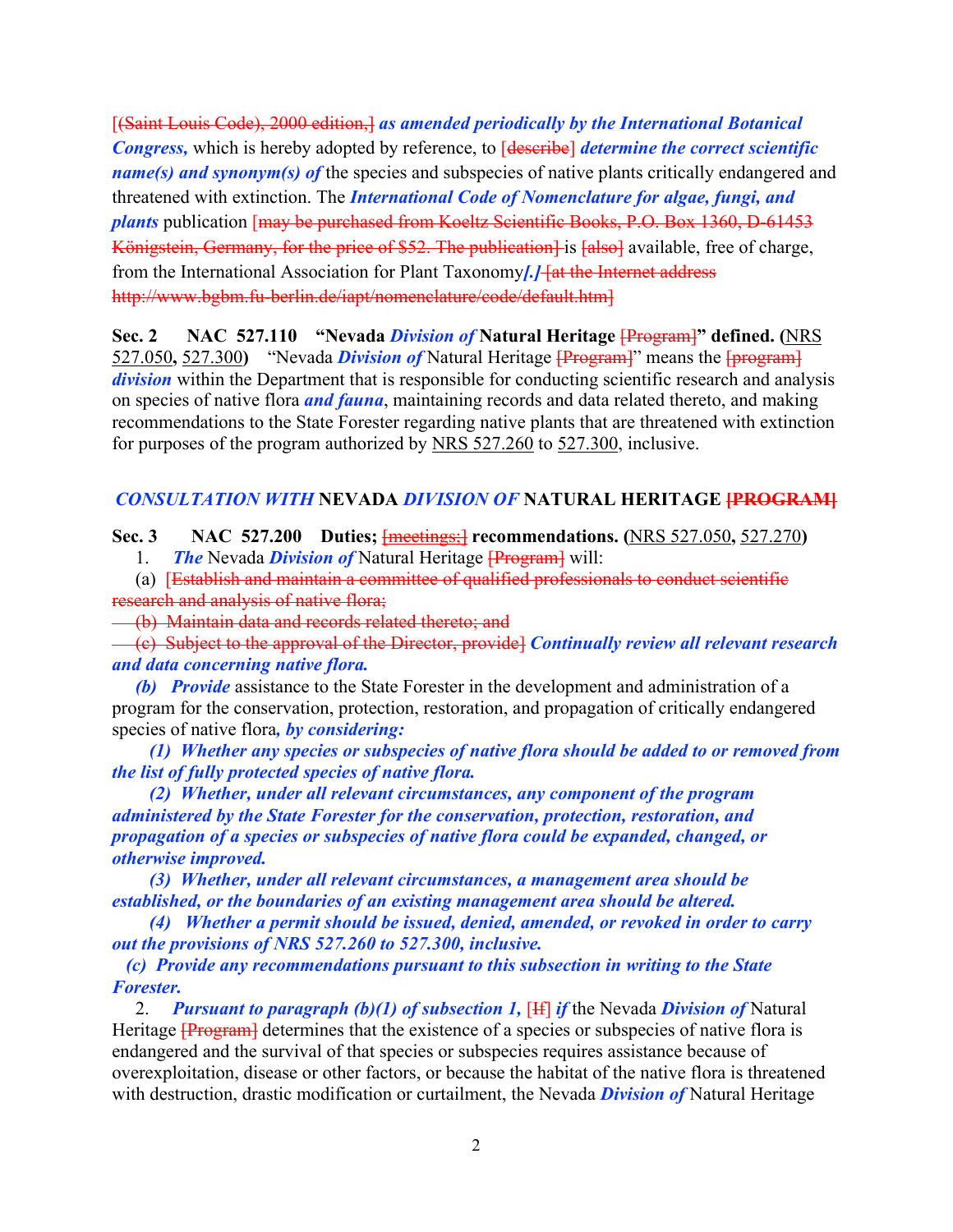[Program] will notify the State Forester and recommend that the species or subspecies of native flora be placed on the list of fully protected species of native flora.

 3. [The Nevada Natural Heritage Program will meet at least once annually, and may meet at such further times as deemed necessary by the Program, to review research and data concerning native flora, and to consider:

 (a) Whether any species or subspecies of native flora should be added to or removed from the list of fully protected species of native flora.

 (b) Whether, under all relevant circumstances, any component of the program administered by the State Forester for the conservation, protection, restoration and propagation of a species or subspecies of native flora could be expanded, changed or otherwise improved.

 (c) Whether, under all relevant circumstances, a management area should be established, or the boundaries of an existing management area should be altered.

(d) When the Division requests consultation, whether a permit should be issued, denied, amended or revoked in order to carry out the provisions of NRS 527.260 to 527.300, inclusive. 4. If the Nevada Natural Heritage Program makes comments or a recommendation pursuant to:

 (a) Paragraph (a), (b) or (c) of subsection 3, the Nevada Natural Heritage Program must notify the State Forester of the comments or recommendation and any appropriate action regarding the comments or recommendation.

 (b) Paragraph (d) of subsection 3, the Nevada Natural Heritage Program must provide written comments to the Division.]

 5.] The State Forester and the Division are not bound by the comments or recommendations of the Nevada *Division of* Natural Heritage [Program], which acts solely in an advisory capacity to the Division and the State Forester.

### **PERMITS**

**Sec 4. NAC 527.250 Activities requiring permit. (**NRS 527.050**,** 527.300**)** [Except as otherwise provided for state lands under the jurisdiction of the Division of State Parks of the Department by NRS 527.050, a] *A* person must obtain a permit from the Division and pay all fees, if any, required pursuant to NAC 527.270 before engaging in any activities that may:

 1. Result in the removal or destruction of any plant on the list of fully protected species of native flora; or

2. Disturb any management area established for any such plant.

**Sec 5. NAC 527.360 Departure from approved project plan: Request to amend permit; fee; amendment by Division on finding of necessity; request for reconsideration by permittee; notification of decision of State Forester; further reconsideration; final decision by Director. (**NRS 527.050**,** 527.300**)**

 1. Except as otherwise provided in this section or in the event of an emergency, a permittee may not initiate or continue activities that depart from an approved project plan unless the Division has granted an amendment to the project plan.

 2. A permittee desiring to modify any condition of his or her permit must submit to the Division:

(a) A request for amendment;

- (b) A written statement that describes the facts supporting the requested amendment; and
- (c) Any relevant information supporting the granting of the requested amendment.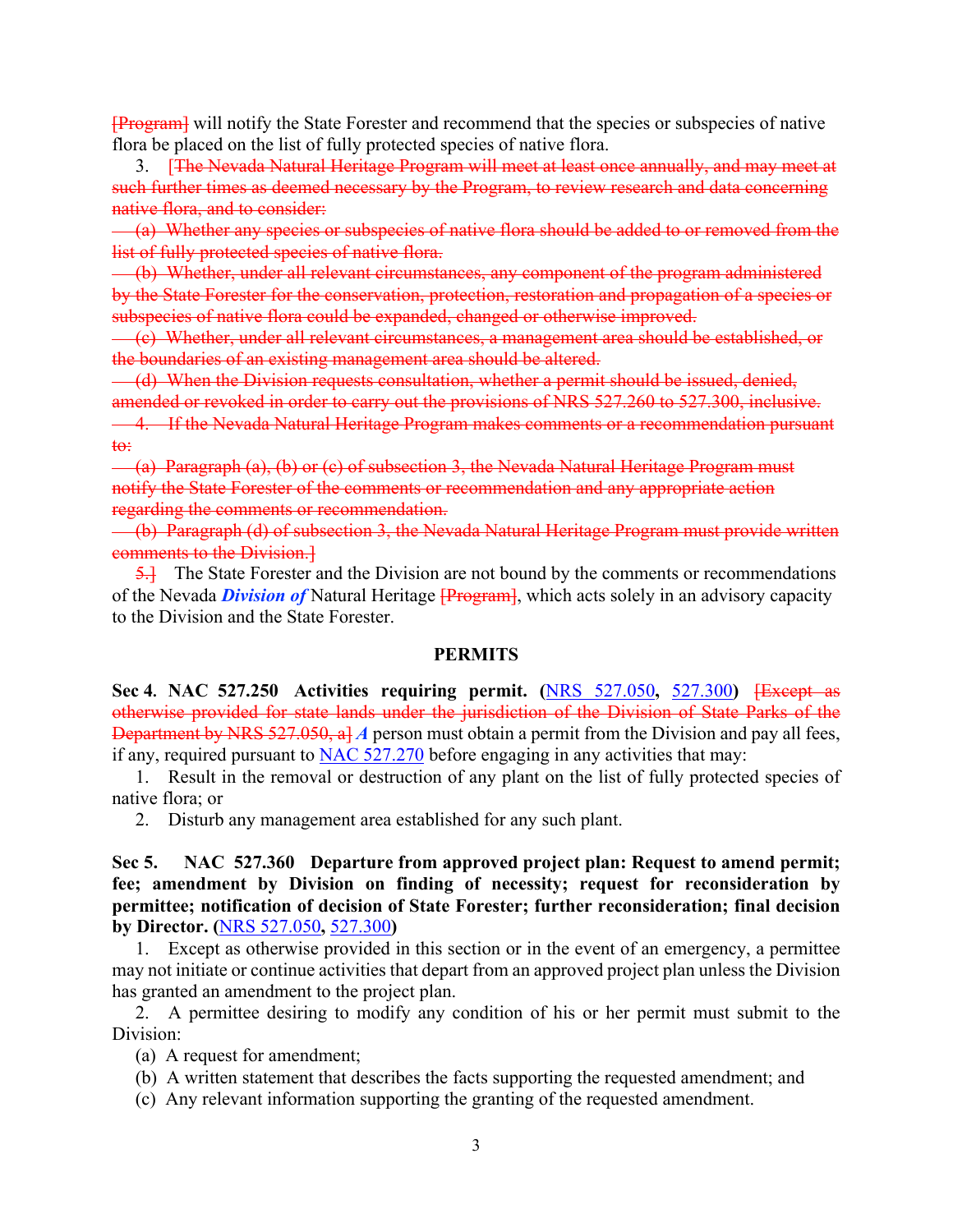3. The Division shall notify the permittee concerning the granting or denial of the requested amendment, in part or in full, and the reasons therefor, within 30 days after receiving the information required pursuant to subsection 2. The Division may consult with the Nevada *Division*  of Natural Heritage [Program] concerning any request for an amendment.

 4. The fee for processing a request for amendment is equivalent to the fee for processing an application for a permit. The Division, in its sole discretion, may waive a portion of the fee.

 5. The Division may amend a current permit for just cause at any time upon a written finding of necessity. Any such amendment of a permit must be consistent with the purposes of the program authorized by NRS 527.260 to 527.300, inclusive. The Division may consult with the Nevada *Division of* Natural Heritage [Program] concerning the amendment of a permit.

 6. The Division may withdraw or alter the scope of an amendment after reviewing a response and supporting materials provided by a permittee that have been submitted to the Division within 15 days after the Division issues a finding of necessity.

 7. Except as otherwise provided in this section, the determination of the Division regarding an amendment to a permit is solely within its discretion.

 8. A permittee may seek reconsideration from the State Forester of the determination of the Division regarding the amendment of a permit pursuant to this section by filing a written request for reconsideration within 15 days after receiving notification pursuant to this section.

 9. The reconsideration by the State Forester pursuant to this section must be limited to consideration of the request of the permittee, the written justification and the supporting information provided pursuant to subsection 2, the determination of the Division and the reasons for such a decision, and the comments of the Nevada *Division of* Natural Heritage [Program], if any. The reconsideration by the State Forester of an amendment by the Division of a permit for just cause pursuant to subsection 5 must be limited to the written finding of the Division, any response and supporting materials that were provided to the Division by the permittee within 15 days after the date the finding of necessity was issued and the comments of the Nevada *Division*  of Natural Heritage [Program], if any. The State Forester will notify the permittee in writing of his or her decision to uphold, deny or revise the determination of the Division within 30 days after the permittee submits a written request for reconsideration.

 10. The permittee may seek further reconsideration from the Director by filing a written request for further reconsideration within 15 days after the date of the decision of the State Forester. The reconsideration by the Director must be limited to the material reviewed by the State Forester. The Director shall notify the permittee in writing of his or her decision to uphold, deny or revise the determination of the State Forester within 30 days after the permittee submits a written request for further reconsideration.

11. The decision of the Director is final and not subject to judicial review.

 12. As used in this section, "emergency" means an unforeseen situation that arises during the actual execution of a specific activity for a project in which compliance with a provision of an approved project plan may result in bodily injury or in environmental damage not anticipated in the plan. The term does not include an activity involving potential bodily injury or environmental damage that is reasonably foreseeable before the initiation of the specific activity.

**Sec 5. NAC 527.460 Notice; written objection by permittee; review; decision by Division; request for reconsideration; decision of State Forester; further reconsideration; final decision of Director.** (NRS 527.050, 527.300)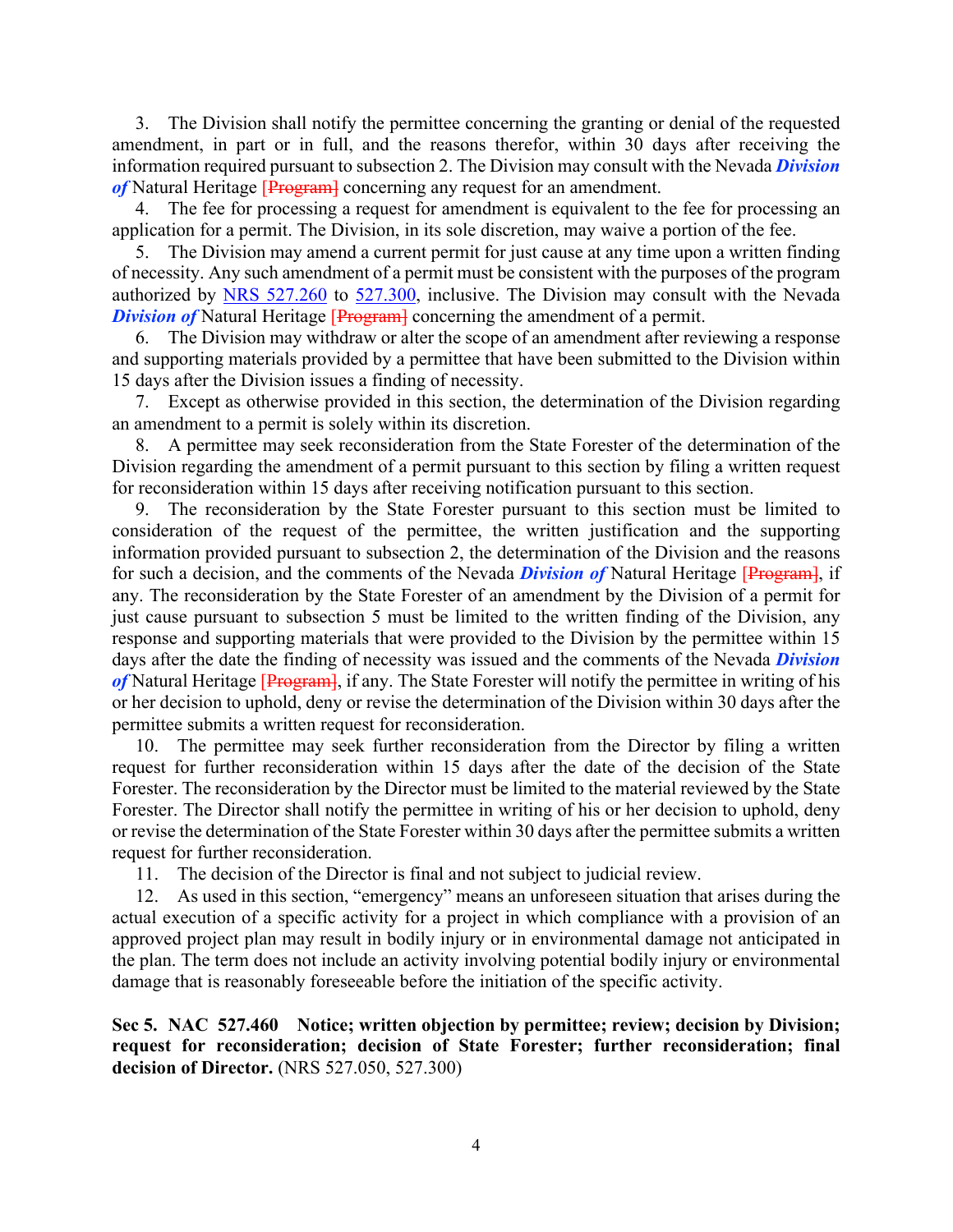1. When the Division believes there are valid grounds for revoking a permit, the permittee must be notified in writing of the proposed revocation by certified or registered mail. The notice must identify the reasons for the proposed revocation and the effective date of the revocation, which must be at least 45 days after the date the notice is sent to the permittee by certified or registered mail. The notice must inform the permittee of the right to object to the proposed revocation.

 2. Pending the effective date of the revocation of a permit, the Division may also issue a notice of noncompliance and require the permittee to cease a specific activity that is not in compliance with:

 (a) The laws or regulations relating to plants on the list of fully protected species of native flora;

(b) The terms or conditions of the permit;

(c) An agreement for administration of a management area; or

(d) A corrective plan of action.

 3. Upon receipt of the notice of proposed revocation, the permittee may file a written objection to the proposed revocation that:

(a) Must be in writing and signed by the permittee;

 (b) Must be filed within 15 days after the date of the notice of proposed revocation is mailed to the permittee;

 (c) Must state the objections of the permittee to the proposed revocation and the reasons for such objections; and

(d) May include documentation supporting the objections of the permittee.

 4. The Division shall review the grounds set forth in the notice of proposed revocation, the written objection of the permittee and the supporting documentation, if any, to determine whether revocation is consistent with the provisions of NRS 527.260 to 527.300, inclusive, and NAC 527.010 to 527.500, inclusive. The Division may consider any information relevant to the issue during such a review and, in its discretion, may consult with the Nevada Natural Heritage Program.

 5. On or before the effective date of the revocation set forth in the notice provided pursuant to subsection 1, the Division shall notify the permittee by certified or registered mail that:

(a) The permit has been revoked;

(b) The permit has been amended; or

(c) The notice of proposed revocation is withdrawn,

Ê and the reasons for the revocation, amendment or withdrawal.

 6. Except as otherwise provided in this section, the revocation or amendment of a permit is within the sole discretion of the Division.

 7. A permittee may request reconsideration from the State Forester of the revocation or amendment of a permit by the Division pursuant to this section by filing a request within 15 days after receiving notice pursuant to subsection 5.

8. The reconsideration by the State Forester must be limited to:

 (a) The written objection of the permittee and supporting materials provided to the Division pursuant to subsection 3;

 (b) The decision of the Division and the reasons for such a decision issued pursuant to subsection 5; and

(c) The comments of the Nevada *Division of* Natural Heritage [Program], if any.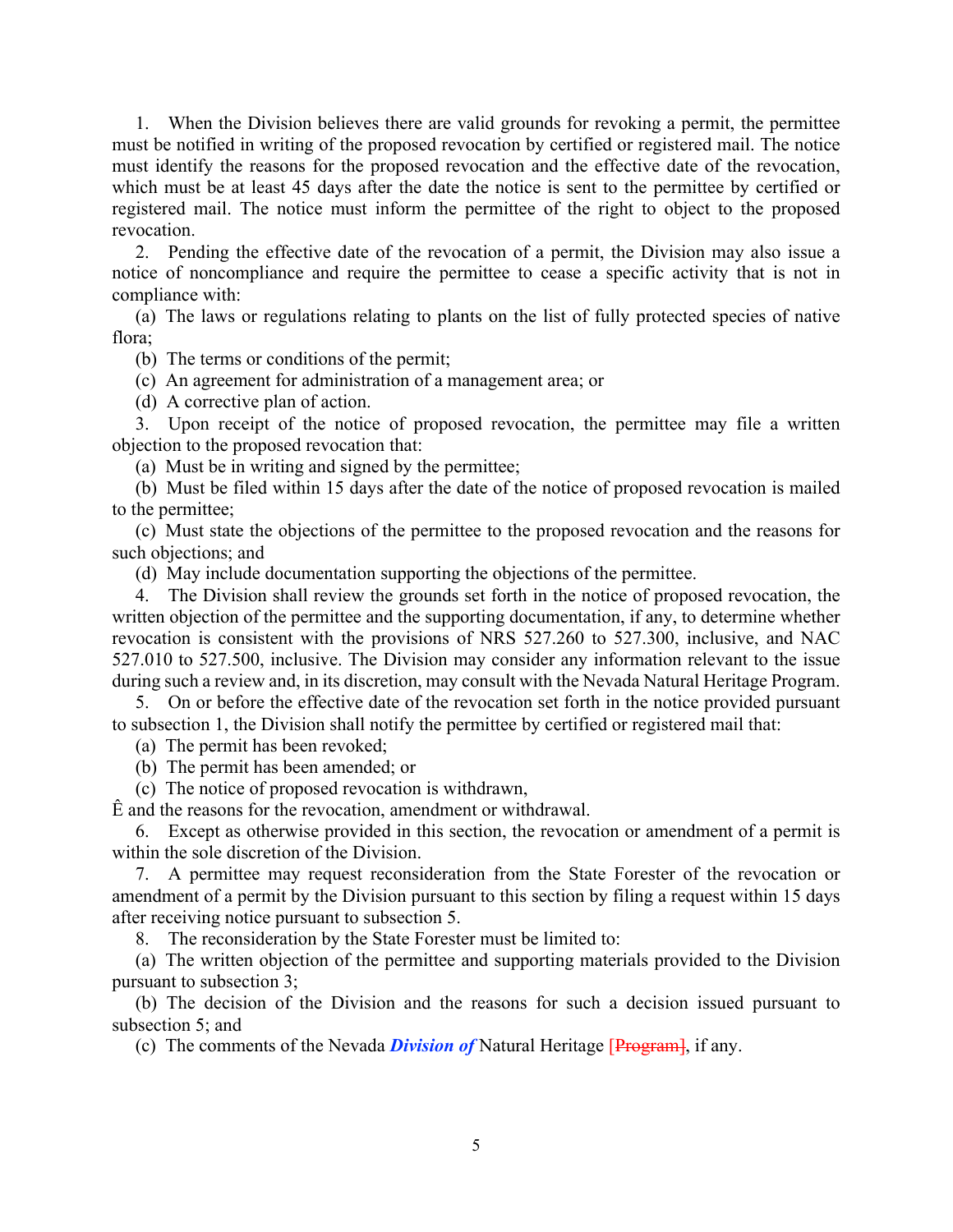9. The State Forester will notify the permittee in writing of his or her decision to uphold, deny or revise the decision of the Division within 30 days after receiving a written request for reconsideration from a permittee.

 10. The permittee may seek further reconsideration from the Director by filing a written request within 15 days after the date of the decision of the State Forester. The Director may review only the material reviewed by the State Forester during any such reconsideration. The Director shall notify the permittee in writing of his or her decision to uphold, deny or revise the decision of the Division within 30 days after receiving a request for further reconsideration.

11. The decision of the Director is final and not subject to judicial review.

## **PETITIONS** *FOR AMENDING THE LIST OF FULLY PROTECTED SPECIES OF NATIVE FLORA*

**Sec 6. NAC 527.550 Petition to** [adopt,] **amend** [or repeal regulation] *the list of fully protected species of native flora***: Contents; notification of decision of State Forester.** (NRS 233B.100)

1. Any interested person may request that the State Forester  $\frac{1 \text{adopt}}{1 \text{adopt}}$  amend  $\frac{1 \text{or repeat}}{1 \text{adopt}}$ regulation] *the list of fully protected species of native flora* by submitting a written petition to the Division on a form provided by the Division [or in a format that is substantially similar to that form. The petition must include:

(a) The name*, organization or affiliation,* and mailing address of the petitioner;

(b) The signature of the petitioner and the date the petition was signed;

(c) A statement of the reasons for the proposed  $\frac{1}{\text{adoption}}$  amendment  $\frac{1}{\text{or repeat of the}}$ regulation]*, including but not limited to:*

*(1) Location of the proposed native flora species and its habitat;*

*(2) Current status of native flora species and its habitat;*

*(3) Current status and changes in threats, extinction potential, protections, and conservation of the native flora species, including associated timeframes;*

*(4) Current status and changes regarding overexploitation, disease, or other factors threatening the survival of the species;*

*(5) Current status and changes regarding threatened destruction, drastic modification, or severe curtailment of habitat; and*

*(6) Any other known scientific information and/or data on the species.*

 (d) An estimate by the petitioner of *all known direct adverse and/or beneficial economic effects* of the *amended* regulation <del>[to be adopted, amended or repealed]</del> on the general public and the business that it regulates or will [regulate] *otherwise impact* [, including, without limitation, the adverse and beneficial effects, and the immediate and long-term effects];

 (e) An estimate by the petitioner of the cost to the Division for enforcement or implementation of the *amended* regulation <del>[to be adopted, amended or repealed]</del>;

 (f) A statement concerning the regulations *or jurisdiction* of other federal, state and local governmental agencies that overlap or duplicate the *amended* regulation [to be adopted, amended or repealed], including, without limitation, a specific reference to any such regulation *or jurisdiction*;

 $-f(g)$  A statement indicating whether the regulation to be adopted, amended or repealed establishes a new fee or increases, reduces or eliminates an existing fee; and]